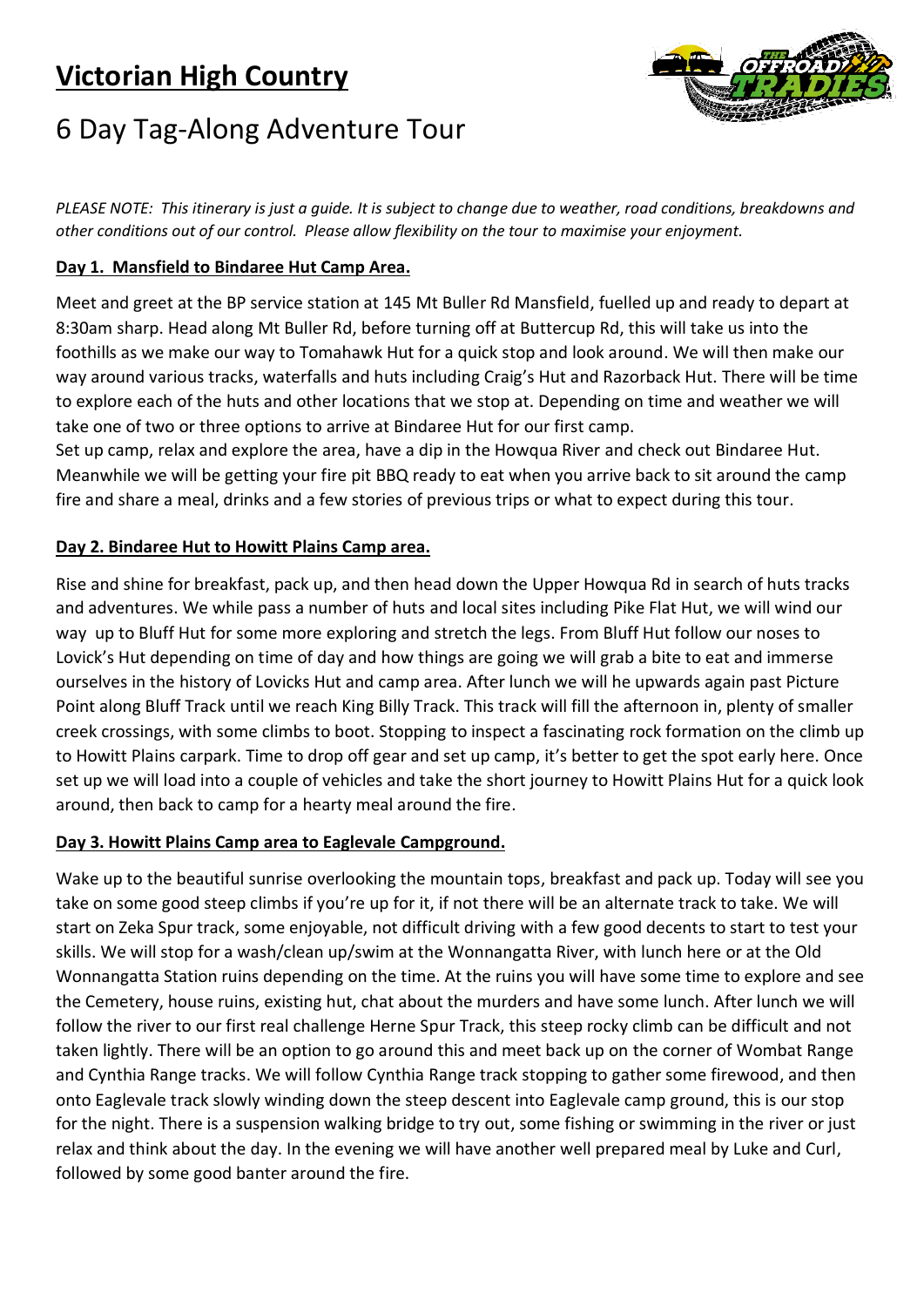### **Day 4. Eaglevale Camp Ground to Dargo Hotel Camp Ground.**

Today's drive could be massive depending on options taken towards the back end of the day, after breakfast and packing up camp we will continue along the river but not for long. Very early in the piece we will find the turn off for Billy Goat Bluff Track, this infamous track is a must do for most 4WD drivers and for good reason, it is a challenging track that seems to go on forever, but it's doable and with a little help if needed we will get you through to the other side. Once we conquer Billy Goats we will stop in at the Pinnacle, this is the Fire fighters lookout that is manned during fire season, peak tourist season or if there is lightning around. The short but steep walk to the tower is a nice break from the drive and you will enjoy the 360deg views of where we have been and where we will be going. While you are checking out the amazing view, Curl and Luke will prepare lunch and have it ready to eat on your return. After lunch we will cruise through Castle Hill track and onto Junction Spur track, both of these have some interesting sections to keep you on your toes. At the bottom of Junction Spur we will have the opportunity to choose our way to Dargo, both options have their difficulties, but as a group we will decide which way. Either way will get us to Dargo where will make camp at the camp ground behind the pub. Here we will have time for a beer at the pub, top up fuel and supplies if required at the general store. Dinner will be at the pub for the night's meal a great chance to sit around and discuss the trip and what you enjoyed the most.

# **Day 5. Dargo Hotel Campground to Talbotville Campground.**

Not a huge day today, pack up camp, duel up if needed at the store, grab a coffee, supplies and some souvenirs if you want. After topping up we will make our way back to the Wonnangatta Rd and follow it along the river and valley taking in the beauty of the area. We will pass through Blake Snake campground and have a quick look at the hut, before making our way to historic Kingswell Bridge. Here we will complete the longest river crossing on the tour, nothing to difficult just a long time in the water. This will be the first of quite a few crossings this morning, each with its own hidden obstacles. Next on the agenda is Collingwood track, this is a steep climb with some tricky sections, before descending down the other side to have a look at The Good Hope mine and the Old Grant township and cemetery. After a good look around we will take McMillans Track down into Talbotville. We should be here early enough to really have a good look around, set up camp and have a swim in the river. A gentle day with plenty to do and see.

# **Day 6. Talbotville Campground to Bright.**

Breakfast on the run this morning, there is a lot to get done. Starting with a decision on the next part of the trip, we can have a crack at Basalt S Track to Ritchie Road (quite difficult and challenging) or take the easier option of Brewery Creek track, again either option is fine and we can split up if needed. Both tracks meet up further along the way. We will then follow this long windy track to what was the location of Basalt Knob Hut (now removed after being burnt down). From here we meander our way along Basalt N Track and onto the famous Blue Rag Range track, this is another must do when you are in the high country, this track will take us to our last destination, Blue Rag Trig Point, there will be time for some pictures and discussion about the trip, we will also have a bite to eat and then head off to our final destination of Bright. This is our last official time together, If you wish to travel back home in the Mildura direction or Dubbo direction, we are more than happy for you to join us.

It will take about 3 hours to get to Bright from Blue rag with no issues. You are more than welcome to stop at Harrietville for a look around, it's a beautiful little village with a couple of pubs and local shops. The next stop is Bright, a very tourist based town with plenty of shops, galleries, cafes and its own brewery. We can recommend the food and beverages here. Within a few minutes' drive you can also find Wandiligong, another beautiful village with an exceptional pub for meals and drinks.